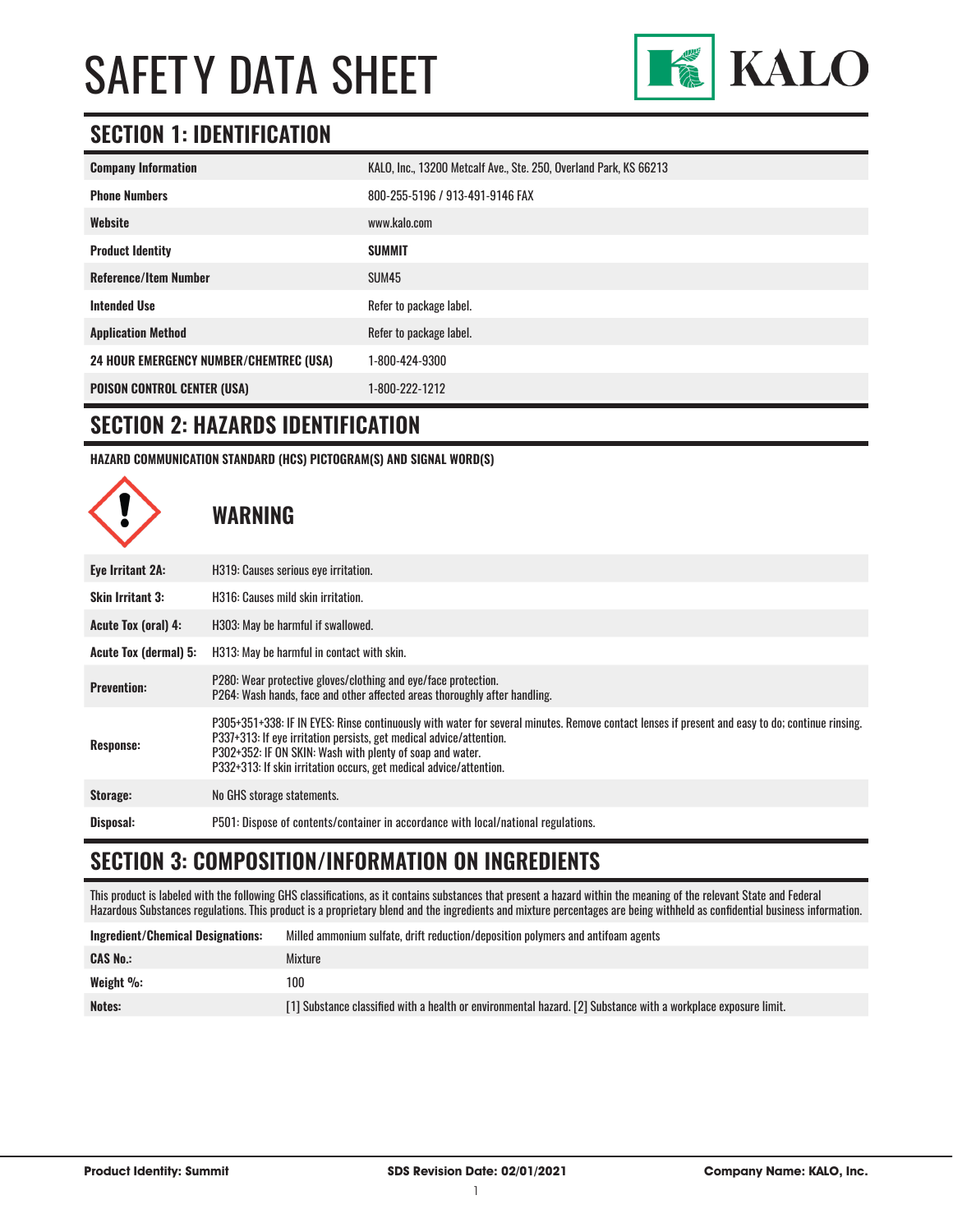

#### **SECTION 4: FIRST AID MEASURES**

#### **[DESCRIPTIONS]**

| General:           | In all cases of doubt, or when symptoms persist, seek medical attention. Never give anything by mouth to an unconscious person.                                                                                                         |
|--------------------|-----------------------------------------------------------------------------------------------------------------------------------------------------------------------------------------------------------------------------------------|
| <b>Inhalation:</b> | Remove to fresh air. Keep patient warm and at rest. If breathing is irregular or stopped, give artificial respiration. If unconscious, place in the recovery<br>position and obtain immediate medical attention. Give nothing by mouth. |
| Eyes:              | Irrigate copiously with clean fresh water for at least 10 minutes, holding the eyelids apart and seek medical attention.                                                                                                                |
| Skin:              | Remove contaminated clothing. Wash skin thoroughly with soap and water or use a recognized skin cleanser. Do NOT use solvents or thinners.                                                                                              |
| Ingestion:         | If accidentally swallowed, obtain immediate medical attention. Keep at rest, Do NOT induce vomiting.                                                                                                                                    |
|                    | [MOST IMPORTANT SYMPTOMS AND EFFECTS, BOTH ACUTE AND DELAYED]                                                                                                                                                                           |
| Overview:          | No adverse symptoms or effects anticipated under normal handling conditions. See Section 2 for further details.                                                                                                                         |
| Eyes:              | Causes serious eye irritation.                                                                                                                                                                                                          |
| Skin:              | Causes mild skin irritation. May be harmful in contact with skin.                                                                                                                                                                       |
| Ingestion:         | May be harmful if swallowed.                                                                                                                                                                                                            |

#### **SECTION 5: FIREFIGHTING MEASURES**

**Extinguishing Media:** Alcohol resistant foam, CO2 , powder, fog, or water spray. Do not use water jet. Special Hazards:<br>
Special Hazards:<br>
Special Hazards:<br>
Special Hazards:<br>
Special Hazards:<br>
Special Hazards: also be formed. Never use welding or cutting torches on or near container, even if empty. **Advice For Firefighters:** Evacuate area. Prevent contamination from run-off of adjacent areas, streams, drinking water and sewers. Do not flush down sewers or other drainage systems. Exposed firefighters must wear standard protective equipment and in enclosed areas self-contained breathing apparatus. Use water-spray to cool fire-exposed surfaces and personnel. **Explosion Hazards:** Dust suspended in air may create a potentially explosive environment.

### **SECTION 6: ACCIDENTAL RELEASE MEASURES**

| <b>Precautions/Procedures:</b>                                         | Keep all sources of ignition away from spill/release. In case of a major spill or spillage in a confined space evacuate the area and<br>check vapor levels.                                                                                                                                                                                                                                                                                                                                                                                                                                                                                                               |
|------------------------------------------------------------------------|---------------------------------------------------------------------------------------------------------------------------------------------------------------------------------------------------------------------------------------------------------------------------------------------------------------------------------------------------------------------------------------------------------------------------------------------------------------------------------------------------------------------------------------------------------------------------------------------------------------------------------------------------------------------------|
| <b>Environmental Precautions:</b>                                      | Do not allow spills to enter drains or water courses.                                                                                                                                                                                                                                                                                                                                                                                                                                                                                                                                                                                                                     |
| <b>Methods and Material For</b><br><b>Containment and Cleaning Up:</b> | Ventilate the area and avoid breathing vapors. Take the personal protective measures listed in Section 8. Contain and absorb spillage<br>with non-combustible materials (e.g. sand/earth/vermiculite). Place in closed containers outside buildings and dispose of according<br>to the Waste Regulations (see Section 13). Clean, preferably with a detergent. Do not use solvents. Do not allow spills to enter drains<br>or water courses. If drains, sewers, streams or lakes are contaminated, inform the local water company immediately. In the case of<br>contamination of rivers, streams, or lakes, the Environmental Protection Agency should also be informed. |

#### **SECTION 7: HANDLING AND STORAGE**

| <b>Precautions For Safe Handling:</b> | Do not get in eyes, on skin, or on clothing. Do not breathe vapors or mists. Keep bag closed. Use only with adequate ventilation. Use<br>good personal hygiene practices. Wash hands before eating, drinking, smoking. Remove contaminated clothing and wash before<br>reuse. Destroy contaminated belts and shoes and other items that cannot be decontaminated. Have eyewash accessible to use in<br>handling area. See Section 2 for further details. |
|---------------------------------------|----------------------------------------------------------------------------------------------------------------------------------------------------------------------------------------------------------------------------------------------------------------------------------------------------------------------------------------------------------------------------------------------------------------------------------------------------------|
| <b>Conditions For Safe Storage:</b>   | Store in tightly closed bags in dry, well-ventilated area, away from excessive heat and incompatibles. Do not allow water or other<br>chemicals to be introduced into contents of bag. Do not store near feed or food products. Do not use or store near open flame or<br>incompatible materials. See Section 2 for further details.                                                                                                                     |
| <b>Incompatible Materials:</b>        | Oxidizing agent, bases, chlorates, nitrates.                                                                                                                                                                                                                                                                                                                                                                                                             |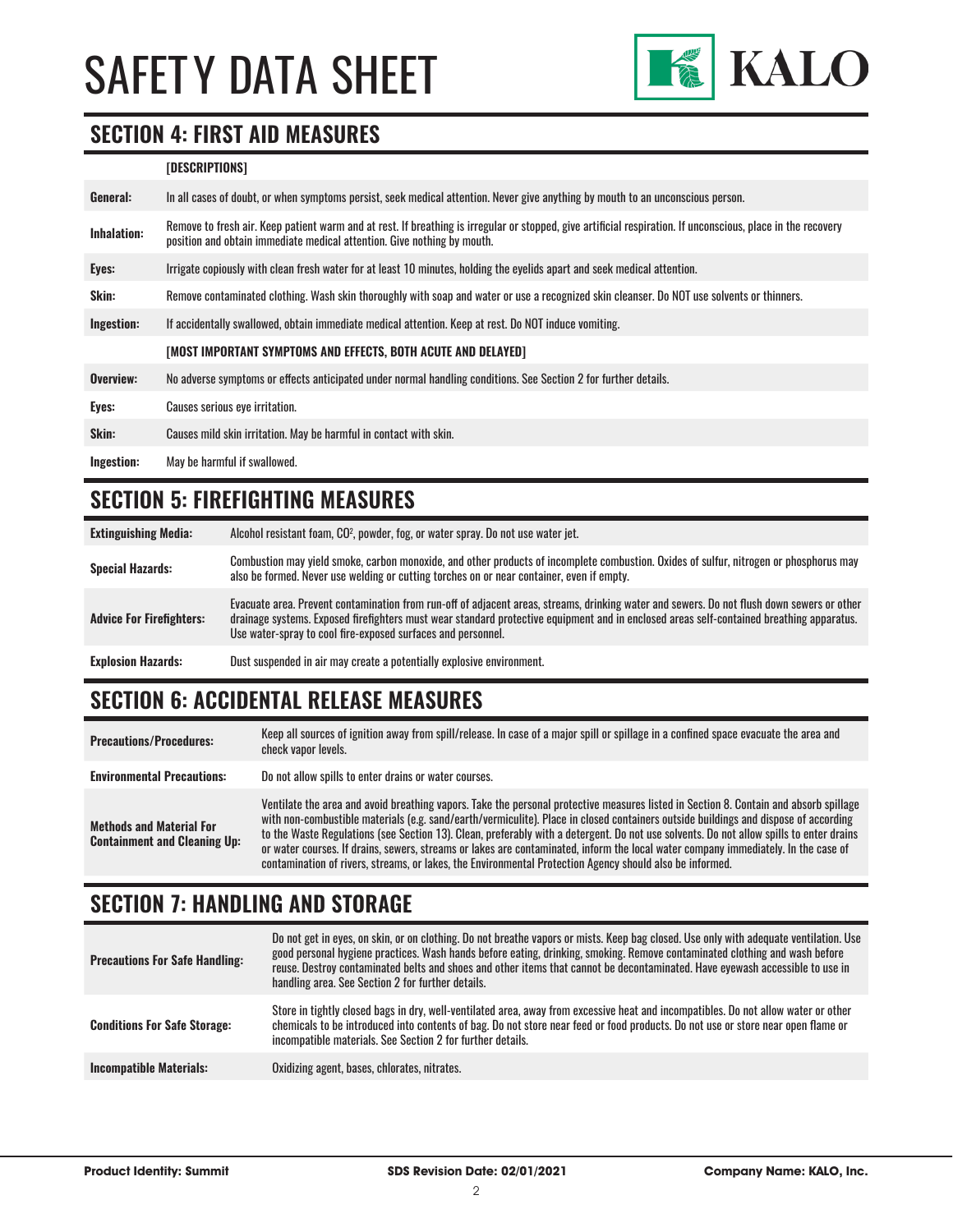

#### **SECTION 8: EXPOSURE CONTROLS/PERSONAL PROTECTION**

| <b>Exposure Data:</b>        | This product contains no ingredients (at greater than 0.1%) with established limits for exposure under OSHA, ACGIH and/or NIOSH.                                                                                                                                                                                                       |
|------------------------------|----------------------------------------------------------------------------------------------------------------------------------------------------------------------------------------------------------------------------------------------------------------------------------------------------------------------------------------|
| <b>Carcinogen Data:</b>      | This product contains no ingredients (at greater than 0.1%) that are suspected of being or known to be a carcinogen under OSHA, NTP or IARC.                                                                                                                                                                                           |
|                              | <b>[PERSONAL PROTECTIVE EQUIPMENT]</b>                                                                                                                                                                                                                                                                                                 |
| <b>Respiratory:</b>          | If workers are exposed to concentrations above the exposure limit, they must use the appropriate certified respirators.                                                                                                                                                                                                                |
| <b>Eyes and Face:</b>        | Wear safety eyewear (e.g. safety spectacles/goggles/visors) to protect against the splash of liquids.                                                                                                                                                                                                                                  |
| Skin:                        | Overalls, which cover the body, arms, and legs, should be worn. Skin should not be exposed. All parts of the body should be washed after<br>contact.                                                                                                                                                                                   |
| <b>Engineering Controls:</b> | Provide adequate ventilation. Where reasonably practicable, this should be achieved by the use of local exhaust ventilation and good<br>general extraction. If these are not sufficient to maintain concentrations of particulates, and any vapor below occupational exposure limits,<br>suitable respiratory protection must be worn. |
| <b>Other Work Practices:</b> | See technical data sheet.                                                                                                                                                                                                                                                                                                              |
|                              | <b>[COMMENTS]</b>                                                                                                                                                                                                                                                                                                                      |
| <b>TLV (Units):</b>          | Nuisance Dust TLV (units): 15mg/m <sup>3</sup>                                                                                                                                                                                                                                                                                         |

#### **SECTION 9: PHYSICAL AND CHEMICAL PROPERTIES**

| Appearance:                                       | <b>Free Flowing White Granule</b> |
|---------------------------------------------------|-----------------------------------|
| Odor:                                             | <b>Slight Chemical</b>            |
| <b>Odor Threshold:</b>                            | <b>Not Measured</b>               |
| pH:                                               | <b>Not Measured</b>               |
| <b>Specific Gravity:</b>                          | Not Applicable                    |
| <b>Flashpoint and Method:</b>                     | <b>Difficult to Burn</b>          |
| <b>Solubility in Water:</b>                       | Complete                          |
| <b>Viscosity (dynamic):</b>                       | <b>Not Measured</b>               |
| <b>Viscosity (kinematic):</b>                     | <b>Not Measured</b>               |
| <b>VOC%:</b>                                      | <b>Not Measured</b>               |
| <b>Vapor Pressure (Pa):</b>                       | <b>Not Measured</b>               |
| <b>Vapor Density (air=1):</b>                     | <b>Not Measured</b>               |
| <b>Density:</b>                                   | $52-57$ lbs/ft <sup>3</sup>       |
| <b>Freezing Point:</b>                            | <b>Not Measured</b>               |
| <b>Initial Boiling Point/Range:</b>               | <b>Not Measured</b>               |
| <b>Melting Point/Range:</b>                       | <b>Not Measured</b>               |
| <b>Flammability (Solid, Gas):</b>                 | <b>Not Measured</b>               |
| <b>Upper Flammability/Explosive Limits:</b>       | <b>Not Measured</b>               |
| Lower Flammability/Explosive Limits:              | <b>Not Measured</b>               |
| <b>Decomposition Temperature:</b>                 | <b>Not Measured</b>               |
| <b>Auto-Ignition Temperature:</b>                 | <b>Not Measured</b>               |
| <b>Volatility:</b>                                | <b>Not Measured</b>               |
| <b>Molecular Weight:</b>                          | <b>Not Measured</b>               |
| <b>Oxidizing Properties:</b>                      | <b>Not Measured</b>               |
| Partition Co-Efficient n-octanol/water (Log Pow): | <b>Not Measured</b>               |
| <b>Evaporation Rate (Butyl Acetate=1):</b>        | <b>Not Measured</b>               |
| <b>Particle Size:</b>                             | <b>Not Measured</b>               |
| Other:                                            | No other relevant information.    |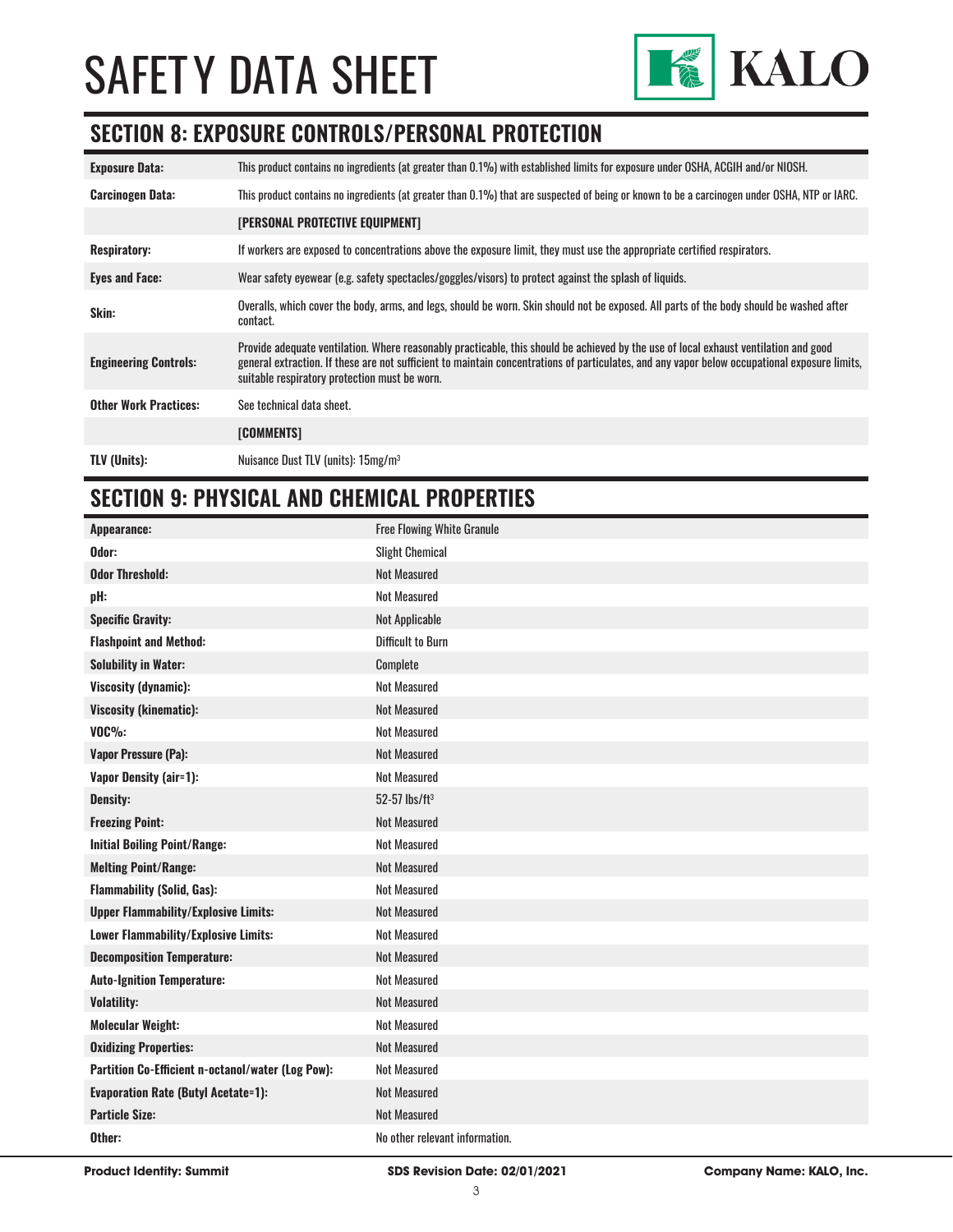

# **SECTION 10: STABILITY AND REACTIVITY**

| <b>Reactivity:</b>                       | Not chemically reactive.                                                  |
|------------------------------------------|---------------------------------------------------------------------------|
| <b>Chemical Stability:</b>               | Stable under normal ambient and anticipated conditions of use.            |
| <b>Hazardous Reactions:</b>              | Hazardous reactions not anticipated.                                      |
| <b>Conditions To Avoid:</b>              | Heat, open flame, sparks, static electricity.                             |
| <b>Incompatible Materials:</b>           | Oxidizing agent, bases, chlorates, nitrates.                              |
| <b>Hazardous Decomposition Products:</b> | Temperatures above 282°C causes a release of ammonia and sulfur trioxide. |

# **SECTION 11: TOXICOLOGICAL INFORMATION**

|                                                                   | [ACUTE TOXICITY ESTIMATE]                                                        |                          |
|-------------------------------------------------------------------|----------------------------------------------------------------------------------|--------------------------|
| Ingredients:                                                      | Milled ammonium sulfate, drift reduction/deposition polymers and antifoam agents |                          |
| Oral LD50mg/kg:                                                   | No Data Available                                                                |                          |
| Skin LD50mg/kg:                                                   | No Data Available                                                                |                          |
| Inhalation Vapor LC50mg/L/4hr:                                    | No Data Available                                                                |                          |
| Inhalation Dust/Mist LC50mg/L/4hr:                                | No Data Available                                                                |                          |
| <b>ITEM</b>                                                       | <b>HAZARD</b>                                                                    | <b>CATEGORY</b>          |
| <b>Acute Toxicity (mouth):</b>                                    | May be harmful if swallowed.                                                     | 4                        |
| <b>Acute Toxicity (skin):</b>                                     | May be harmful in contact with skin.                                             | 5                        |
| <b>Acute Toxicity (inhalation):</b>                               | <b>Not Applicable</b>                                                            | $\overline{\phantom{a}}$ |
| <b>Skin Corrosion/Irritation:</b>                                 | <b>Causes mild skin irritation.</b>                                              | 3                        |
| <b>Eye Damage/Irritation:</b>                                     | <b>Causes serious eye irritation.</b>                                            | 2A                       |
| <b>Sensitization (respiratory):</b>                               | <b>Not Applicable</b>                                                            | $\overline{\phantom{a}}$ |
| <b>Sensitization (skin):</b>                                      | <b>Not Applicable</b>                                                            | $\overline{\phantom{a}}$ |
| <b>Germ Toxicity:</b>                                             | <b>Not Applicable</b>                                                            | $\overline{\phantom{a}}$ |
| <b>Carcinogenicity:</b>                                           | <b>Not Applicable</b>                                                            | $\overline{\phantom{a}}$ |
| <b>Reproductive Toxicity:</b>                                     | <b>Not Applicable</b>                                                            | $\overline{\phantom{a}}$ |
| <b>Specific Target Organ Systemic Toxicity-Single Exposure:</b>   | <b>Not Applicable</b>                                                            | $\overline{\phantom{a}}$ |
| <b>Specific Target Organ Systemic Toxicity-Repeated Exposure:</b> | <b>Not Applicable</b>                                                            | $-$                      |
| <b>Aspiration Hazard:</b>                                         | <b>Not Applicable</b>                                                            | $-$                      |

## **SECTION 12: ECOLOGICAL INFORMATION**

| Toxicity:                              | No additional information provided for this product. Not for use in aquatic settings. |
|----------------------------------------|---------------------------------------------------------------------------------------|
| <b>Persistence and Degradability:</b>  | There is no data available on the preparation itself.                                 |
| <b>Bioaccumulative Potential:</b>      | Not measured.                                                                         |
| <b>Mobility In Soil:</b>               | No data available.                                                                    |
| <b>Results of PBT and vPvB Assess:</b> | This product contains no PBT/vPvB chemicals.                                          |
| <b>Other Adverse Effects:</b>          | No data available.                                                                    |